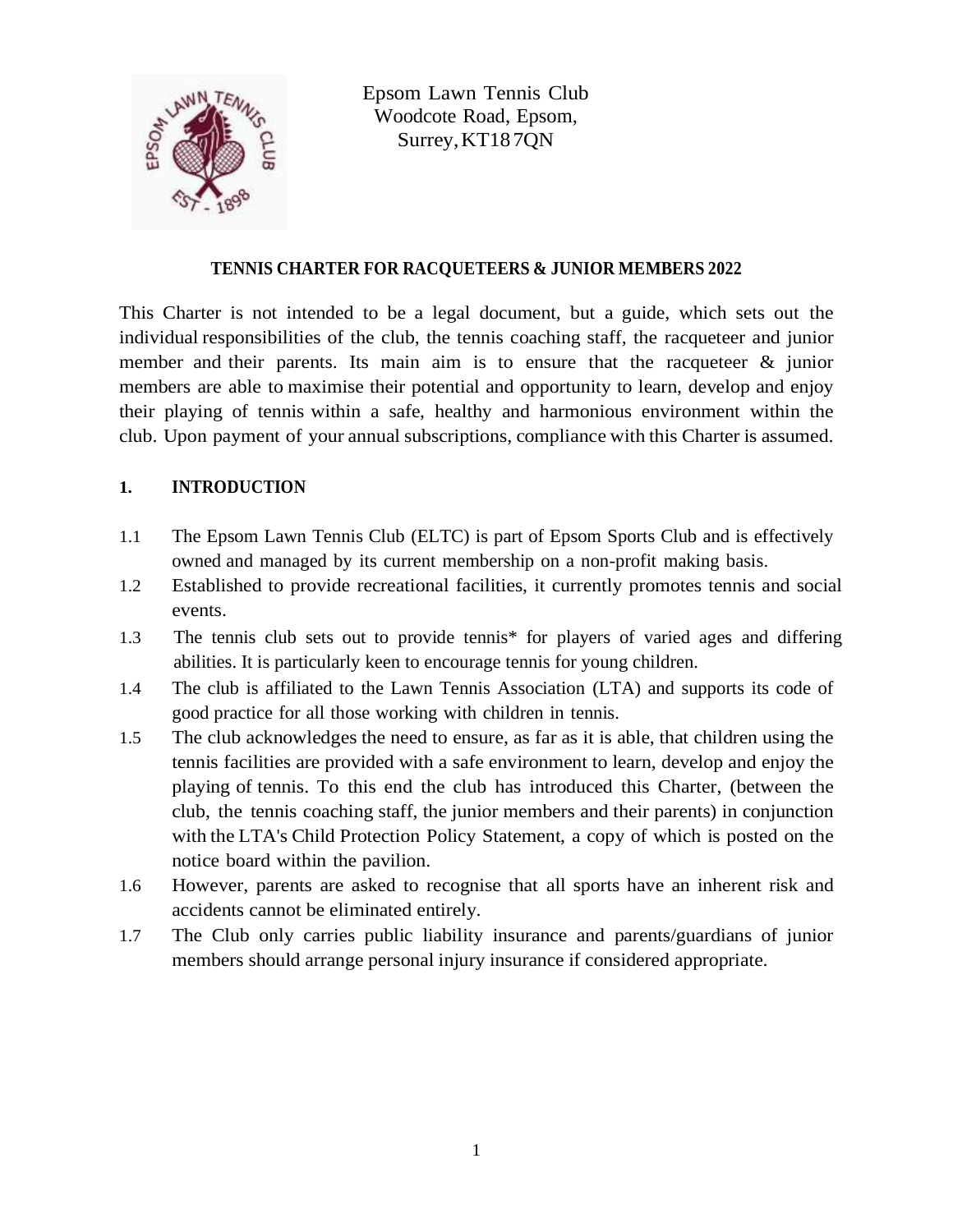## **2. EPSOM LAWN TENNIS CLUB WILL:**

- 2.1 ensure that junior members receive equitable treatment alongside other club members.
- 2.2 ensure that junior members with senior status will receive equitable playing rights and treatment to senior members.
- 2.3 provide a safe playing environment.
- 2.4 give accessto drinks during organised coaching sessions.
- 2.5 provide shelter in poor weather conditions in the tennis clubhouse.
- 2.6 ensure, as far as it is able, that the club tennis coach, coaching assistants are of good character. All will be required to complete a Self-Declaration Form approved by the LTA and adopt the LTA's code of conduct for all those working with young children in tennis.
- 2.7 provide a first aid kit for the use of the tennis coach who has basic first aid skills. The tennis coach will have access to emergency contact telephone numbers for the parents/guardians of the junior members.
- 2.8 carry insurance for Public Liability risks.
- 2.9 nominate an adult member with specific responsibility for young people.

#### 3. **THEPARENTS are asked to**:

- 3.1 ensure that all children under the age of 13 are under the care and supervision of a parent or responsible person when in the clubhouse at all times. Young children and siblings may not be left unsupervised anywhere at the club.
- 3.2 inform the coach or junior organiser **in writing** of any medical conditions or other restrictions in relation to their child/children's participation in the game of tennis.
- 3.3 deliver and collect their child/children from the tennis clubhouse punctually at the appointed session times. In the event of a parent/guardian experiencing difficulty due to unforeseen circumstances, then the parent/guardian shall advise the coach or junior organiser by telephoning the coaches mobile numbers as displayed on the notice board and then collect their child/children from the tennis clubhouse. Neither the club nor the coach can be responsible for a child in the event of the parent/guardian arriving late.
- 3.4 check with the coach or junior organiser in the case of inclement weather to confirm that activities will take place as normal before leaving their child/children at the club.
- 3.5 keep the membership secretary advised of any change of address or contact telephone numbers.
- 3.6 provide their children with the appropriate clothing and footwear. Other protection, e.g. sun cream for the anticipated weather conditions, should also be provided.
- 3.7 encourage their child/children to respect the club, its members and property at all times.
- 3.8 encourage their children to help keep the courts tidy by depositing their rubbish in the bins provided.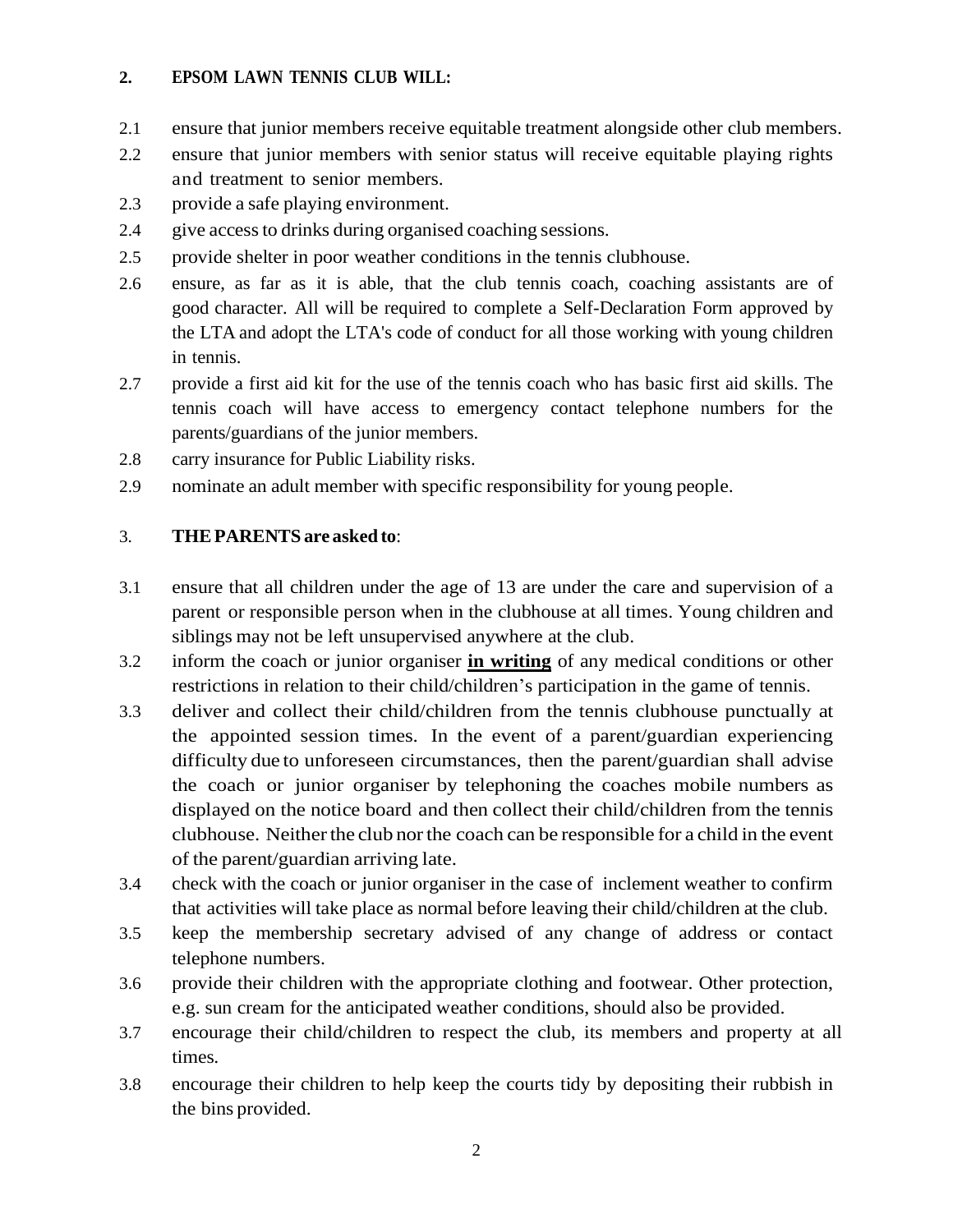- 3.9 recognise that whilst theClub has an 'open door' approach to court usage, it does not and cannot provide supervision of children outside of organised coaching sessions. Children aged 13 and above may, however, use the courts during the day (outside organised coaching and sessions), but they do so at the parents'/guardians'sole risk.
- 3.10 assist the club's cash flow by ensuring that club fees are paid promptly. Please note that payment of these fees constitutes an acknowledgement by the parent/guardian and their child/children that they agree, unconditionally, to abide by the guidelines of this Charter.
- 3.11 acknowledge they will be liable for any wilful damage to club property committed by their child.
- 3.12 acknowledge that any decision made by the coach in 5.12 and 5.14 is final.
- 3.13 ensure they do not force their child to take part in sport.
- 3.14 encourage their children to learn the rules and abide by them.
- 3.15 ensure they set good examples for their children and other children.
- 3.16 never punish or belittle a child for losing or making mistakes.
- 3.17 support their child's involvement and help them to enjoy the sport.
- 3.18 never use threatening or abusive language/behaviour towards young people, coaches, officials or other parents. ELTC does not allow unsocial/unacceptable/racist/sexist behaviour from any of its members and evidence of such may result in members of the said family being asked not to visit the club again.
- 3.19 advise the Club Welfare/Children's Officer and Head Coach **in writing** if they do not wish for their child to be photographed or filmed in accordance with the club's media and social media policies
- 3.20 regularly check the junior section on the ELTC website or clubhouse noticeboard for updates and changes to club sessions.

PLEASE NOTE: A COACHING SESSION IS A SESSION ORGANISED AND SUPERVISED BY THE COACH E.G. MINI TENNIS, SQUADS, PRIVATE LESSONS AND GROUP LESSONS.

## **4. RACQUETEERS & JUNIOR MEMBERS are asked to:**

.

- 4.1 respect and abide by the instructions of the coaching staff, junior organiser and committee members.
- 4.2 abide by the rules and etiquette of the game as explained by the coaching staff and junior organiser.
- 4.3 be polite and courteous and behave in a sensible and responsible manner at all times. ELTC does not allow unsocial/unacceptable/racist/sexist behaviour from any of its members and evidence of such may result in members of the said family being asked not to visit the club again.
- 4.4 wear appropriate footwear and adhere to the dress code of the club.
- 4.5 respect the club, its coach, junior organiser and other members and property at all times.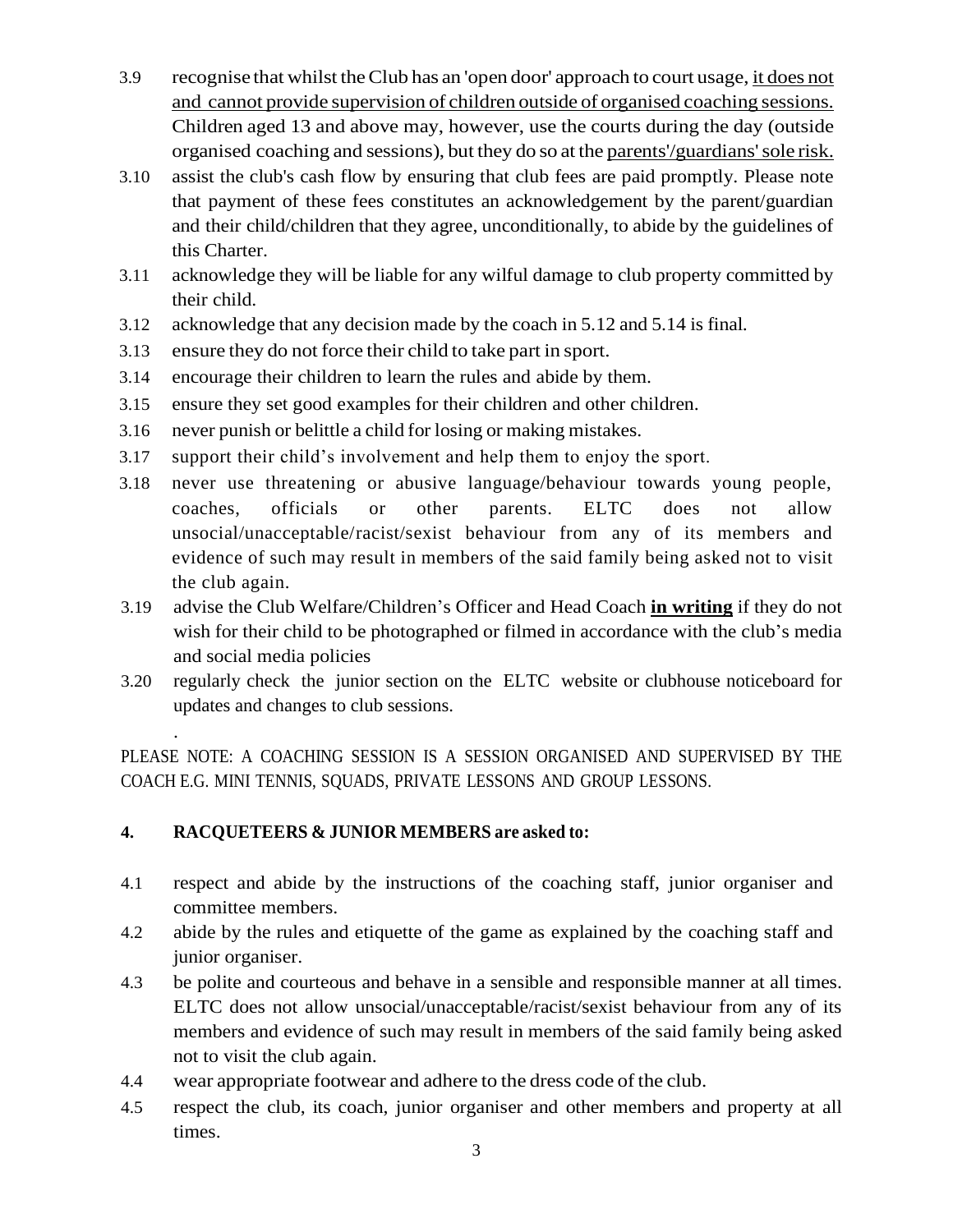- 4.6 refrain from chewing gum on the club premises or courts.
- 4.7 comply with the rules and regulations of the club which are displayed on a notice board in the clubhouse.
- 4.8 remember that smoking, consuming alcohol or using drugs of any kind whilst on club premises is not allowed.

# **5. THE TENNIS COACH will:**

- 5.1 be responsible for the management and coaching of racqueteer and junior members and is expected to provide, as far as he/she is able, a safe and healthy environment for all children.
- 5.2 ensure all coaches complete a Self-Declaration Form approved by the LTA and adopt the LTA's code of conduct for all those working with young children in tennis.
- 5.3 have sole control over how coaching sessions are managed and how tennis assistants are used.
- 5.4 develop the tennis skills of racqueteer and junior members safely.
- 5.5 ensure that all training sessions are preceded with appropriate 'warm-up' exercises.
- 5.6 keep up-to-date with tennis coaching techniques and other appropriate skills by attending selected courses or seminars e.g. first aid.
- 5.7 acquaint himself/herself with the specific needs of a child as advised in writing by the parents/guardians e.g. health matters or collection arrangements.
- 5.8 maintain an attendance register and an accident/incident register for coaching sessions and junior activities.
- 5.9 maintain emergency contact telephone numbers (if provided) for the parents/guardians of the junior members and a register of emergency services in the area.
- 5.10 have a 'Coach'specific personal indemnity insurance policy.
- 5.11 arrange internal competitive tennis, tournaments and club matches.
- 5.12 not allow children to participate in coaching sessions if they are clearly unwell or injured.
- 5.13 set a good example to racqueteers and junior members in terms of conduct, language and dress.
- 5.14 will provide guidance on the rules and etiquette of the game for the junior members.
- 5.15 not allow unacceptable behaviour i.e. bullying, racial abuse, bad language or theft and the coach reserves the right to exclude a child from a coaching session if at any time he/she considers that a child is a risk to any other child.
- 5.16 develop appropriate working relationships with participants.
- 5.17 obtain the written consent of parents to the:
	- a) drivingofachildtocoachingortournaments
	- b) using a picture of the child e.g. for any marketing or social media purposes
	- c) the use of a video camera for the purposes of coaching